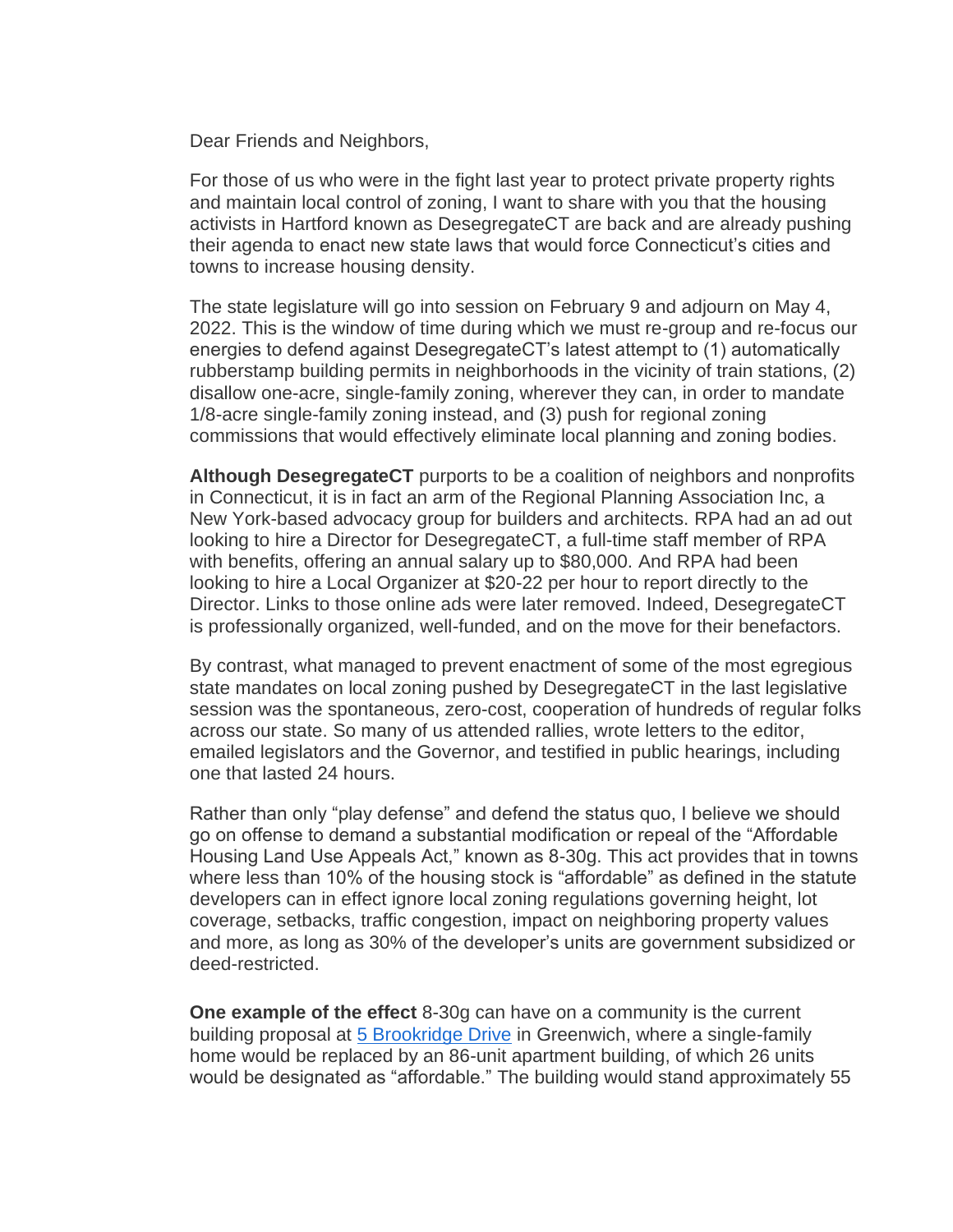feet tall and would include 183 parking spaces. The proposal for a 192-unit development on Church Street in Greenwich is also an 8-30g application.

In the thirty years since its enactment in 1990, only 31 out of the 169 municipalities in Connecticut have met the 10% threshold of 8-30g and complying with it was so problematic that in 2017 the legislature had to allow moratoriums on 8-30g applications for some towns. Clearly, the law is unworkable in practice in many communities.

The baseline for the 10% affordable housing ratio is the federal decennial census, which calculates how many housing units each town must have every ten years. One substantial modification to 8-30g would be to fix the baseline to 1990, when the law originally passed. A key failing of 8-30g is that with each major housing complex that's built, the denominator of overall housing stock increases more rapidly than the numerator of "affordable" housing. A second substantial modification would be to change the law's definition of "affordable" to count housing in each community that is naturally occurring affordable housing (NOAHs) that are not subsidized or deed-restricted.

**Our government works for us**; if lawmakers have passed a flawed bill, the voters can demand it be changed or repealed. Making life in Connecticut affordable has a lot more to do with attracting private sector jobs, expanding educational choice, and providing tax relief than mandating a housing ratio that is almost impossible for towns to reach.

And while we applaud the visionary efforts and risk-taking of property developers, a special-interest state law that allows developers to ignore local concerns while running roughshod over the rights of smaller, individual property owners is unfair to the population at large.

Many of our towns and cities have taken measures over the years to promote affordable housing, such as the creation of inclusionary housing zones and affording housing trust funds. Despite these efforts, unfortunate statements were made last year by certain proponents of more state mandates on local zoning, including allegations of racism in zoning decisions and statements maligning local zoning commissioners as ignorant and untrained. I hope the discussion about zoning this year will be different and based on policy differences instead of personal attacks.

Our civil society is strongest when we have regular citizens who are actively involved and assertive of their rights. This year, as they have in the past, lobbyists and special interest groups will work to infringe on your property rights. Only by speaking out as we did last year can ordinary citizens ensure fairness and a voice in local planning decisions.

I look forward to working with you all again in this next session to advance good public policy and to stop bad ideas.